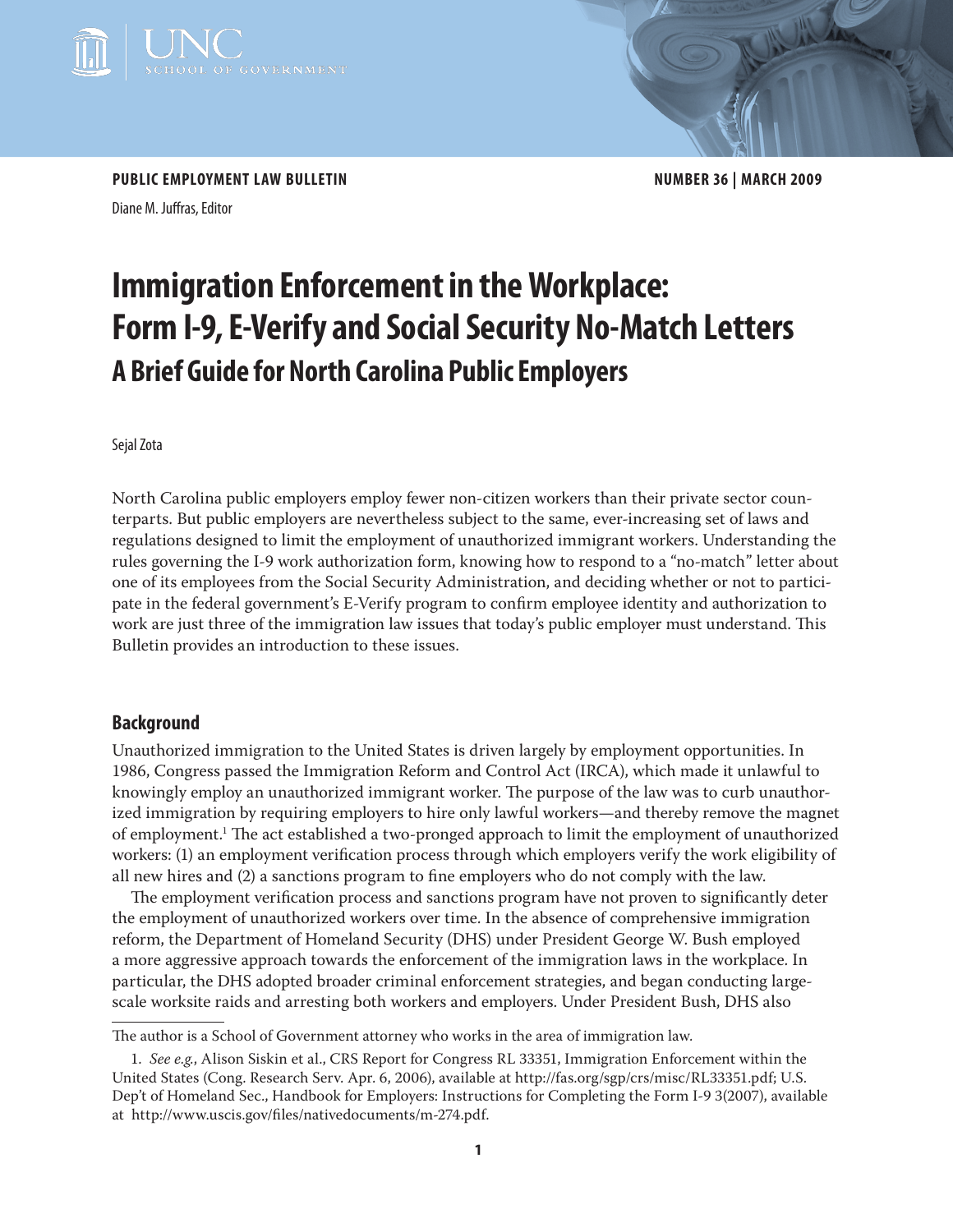turned to programs such as E-Verify to more reliably screen out unauthorized workers and bolster the employment verification process, which has been undermined by the widespread use of fraudulent documents.

This Bulletin reviews past and current law and policy surrounding immigration enforcement in the workplace. It specifically covers the following topics:

- • work eligibility verification requirements and penalties under the Immigration Reform and Control Act;
- a review of efforts to enforce immigration law in the workplace;
- requirements and use of the E-Verify program; and
- requirements and legal status of the no-match rule.

## **The Immigration Reform and Control Act**

In 1986, Congress passed the Immigration Reform and Control Act (IRCA) to curb the use of unauthorized immigrant labor by U.S. employers.2 IRCA subjects both public and private employers to civil and criminal liability for knowingly employing an individual who is not authorized to work in the United States. The act also requires employers to verify the employment eligibility of new hires through a process set out in the law. When Congress passed the act, there was concern that some employers, in seeking to comply with the act, might discriminate against particular individuals who looked or sounded "foreign." As a result, IRCA prohibits employers from discriminating against authorized workers on the basis of citizenship or national origin.<sup>3</sup>

Efforts to enforce IRCA violations are referred to as worksite enforcement. U.S. Immigration and Customs Enforcement (ICE), a sub-agency within DHS, is currently responsible for worksite enforcement, which was previously overseen by the now defunct Immigration and Naturalization Service (INS).

#### **The I-9 Form: Work Eligibility Verification Requirements**

IRCA created a specific process to verify the work eligibility of employees, which involves completing the Eligibility Verification Form, also known as the "I-9" form. The purpose of this form is to ensure that employers hire only people who are authorized to work in the United States. A noncitizen is "unauthorized" if he or she is not admitted for permanent residence (does not have a green card) or is not authorized to work in the United States by the federal government.<sup>4</sup> U.S. employers must complete and retain the I-9 form for all employees, including U.S. citizens. Employers are not required to fill out an I-9 form for employees hired before November 7, 1986, and independent contractors and their employees.<sup>5</sup>

#### *What steps must employers take to comply with I-9 requirements?*

• Employers must verify the employment eligibility and identity documents presented by employees and record the document information on the I-9 form within three days of each employee's date of employment.<sup>6</sup> An employer must physically examine the documents provided by an employee and accept them if they appear genuine and to relate to the employee. (An employer is

<sup>2.</sup> Pub. L. No. 99-603, 100 Stat. 3359 (1986) (codified as amended at 8 U.S.C. §§ 1101 *et. seq.*).

<sup>3.</sup> 8 U.S.C. § 1324b(a)(1) (2000).

<sup>4.</sup> 8 U.S.C. § 1324a(h)(3) (2000).

<sup>5.</sup> 8 C.F.R. §§ 274a.1(f),(h)&(j) (2008).

<sup>6.</sup> 8 C.F.R. §§ 274a.2(b)(1)(i), (ii) (2008).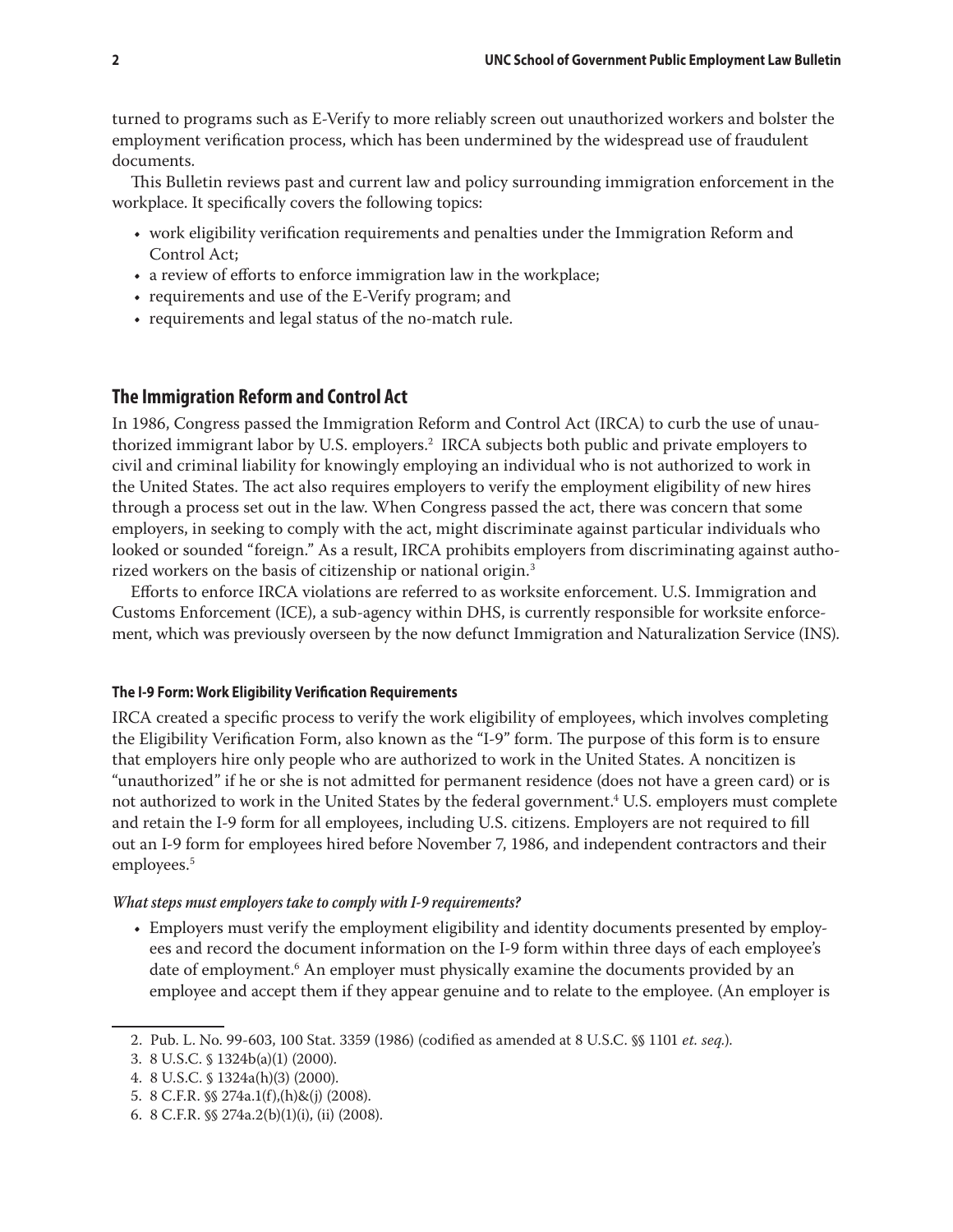not expected to be a document expert, but is expected to make a good faith effort to evaluate a document's genuineness.)

- • An employee has a right to choose which documents to show to an employer from a list of acceptable documents set forth on the I-9 form itself.7 An employer cannot specify which documents an employee should present—to do so would be a violation of IRCA under certain circumstances.8 Employees must present original documents, with the exception of a certified copy of a birth certificate.
- • In some cases, employers may be required to re-verify an employee's work authorization, if, for example, the work authorization presented has an expiration date.<sup>9</sup> An employer can re-verify directly on the existing I-9 form in section 3 or may complete a new I-9 form.
- Employers are required to retain completed I-9 forms throughout the entire period of employment—for three years after the date of hire or one year after the date of employment ends, whichever is later.<sup>10</sup> I-9 forms may now be retained electronically, as long as the recordkeeping, attestation, and retention systems comply with DHS standards.<sup>11</sup>

#### **Penalties for Employer Violations of IRCA**

A violation of IRCA may result in the imposition of civil or criminal penalties. There are a number of ways an employer can violate these provisions:

- by knowingly hiring or employing an unauthorized worker,
- by violating paperwork requirements,
- • by knowingly accepting a forged or counterfeit document for verification purposes, or
- by discriminating against lawful employees.

## *Knowing Employment of Unauthorized Workers*

Immigration and Customs Enforcement (ICE), the agency within DHS charged with enforcing IRCA, may impose penalties on an employer if it is established that an employer has hired or continued to employ a worker knowing that he or she is not authorized to work. The federal regulations implementing IRCA adopt a broad definition of "knowing," which includes not only actual knowledge, but also constructive knowledge of an employee's unauthorized work status.12 Constructive knowledge is defined as that "which would lead a person, through the exercise of reasonable care, to know about a certain condition."13 The regulations provide examples of situations where an employer may, depending

<sup>7.</sup> DHS has amended its regulations governing the types of acceptable identity and employment authorization documents that employees may present to their employers for completion of the I-9 form. Under the interim rule, employers will no longer be able to accept expired documents to verify employment authorization on the Form I-9. This rule also adds a new document to the list of acceptable documents that establish both identity and employment authorization. It makes other technical changes as well. Employers must use the revised form for all new hires and to re-verify any employee with expiring employment authorization beginning April 3, 2009. The current version of the form (dated 06/05/2007) will not be valid after that date. *See*  Documents Acceptable for Employment Eligibility Verification, 73 Fed. Reg. 76505 (December 17, 2008); 74 Fed. Reg. 5899 (February 3, 2009) (delaying implementation of rule).

<sup>8</sup>*. See* 8 U.S.C. § 1324b(a)(6).

<sup>9.</sup> 8 C.F.R. § 274a.2(b)(1)(vii) (2008).

<sup>10.</sup> 8 U.S.C. § 1324a(b)(3) (2008).

<sup>11.</sup> DHS standards for electronic retention of I-9 forms are set forth at 8 C.F.R. §§ 274a.2(e)-(i) (2008).

<sup>12.</sup> 8 C.F.R. § 274a.1(*l*)(1).

<sup>13</sup>*. Id*.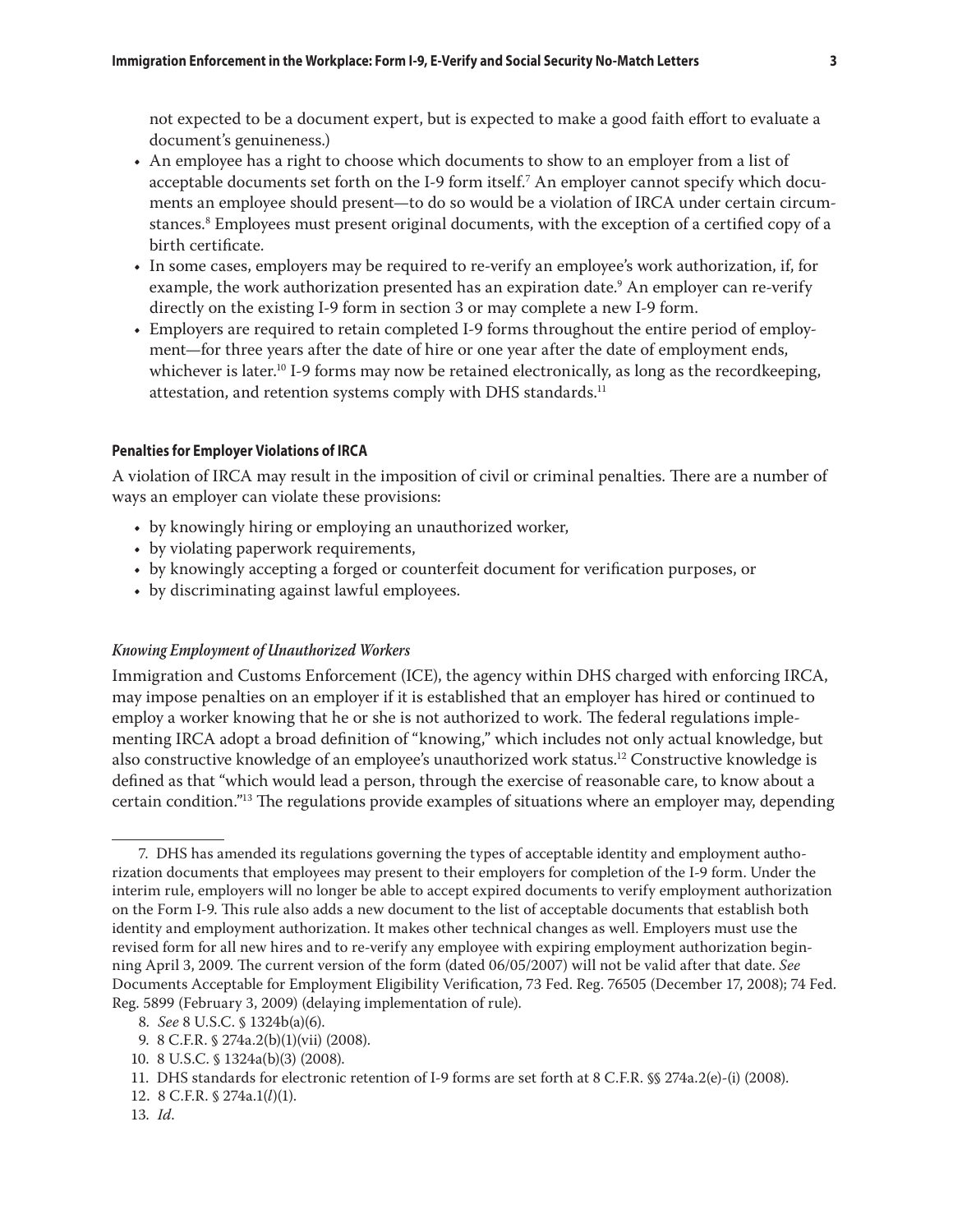on the totality of relevant circumstances, have constructive knowledge of an employee's unauthorized status. These include circumstances where, for example, the employer fails to complete or improperly completes the I-9 form or fails to take reasonable steps after receiving information indicating that the employee may not be authorized to work such as a so-called "no-match" letter from the Social Security Administration (SSA) stating that an employee's social security number does not match the SSA's records,<sup>14</sup> or written notice from DHS that it does not have a record of the employee's immigration status or employment authorization document or that the document is assigned to another person.15

Good-faith compliance with the I-9 verification requirements is an affirmative defense to a charge of knowing employment of an unauthorized worker.<sup>16</sup>

Penalties for hiring or continuing to employ unauthorized workers generally include orders to cease and desist from such activity and the following civil penalties:

- First offense: \$375 to \$3,200 for each unauthorized worker;
- Second offense: \$3,200 to \$6,500 for each unauthorized worker;
- Third or more offenses: \$4,300 to \$16,000 for each unauthorized worker.<sup>17</sup>

Persons or entities who regularly and repeatedly knowingly hired or continued to employ unauthorized workers may face fines of up to \$3,000 per employee and/or six months imprisonment.<sup>18</sup>

#### *Paperwork Violations Connected with the I-9 Form*

Civil penalties can be issued for failure to properly complete, retain, or present for inspection I-9 forms. The penalty amount ranges from \$110-\$1,100 for each I-9 form.<sup>19</sup> The amount of the fine is discretionary and is based on a number of factors, including the size of the employer, the seriousness of the violation, and any history of previous violations.20

IRCA allows a good faith defense for paperwork violations that are technical and procedural in nature (as opposed to substantive in nature), unless the employer failed to correct errors within ten business days after notice of the violation.<sup>21</sup>

## *Document Fraud*

Employers found to have engaged in immigration-related document fraud by fraudulently completing an I-9 form or knowingly accepting a forged or counterfeit document for verification purposes may be ordered to cease and desist from the unlawful activity and assessed a civil penalty.<sup>22</sup> The civil penalties are as follows:

- First offense: \$375 to \$3,200 for each fraudulent document;
- Second offense: \$3,200 to \$6,500 for each fraudulent document.<sup>23</sup>
- 14. A preliminary injunction has been issued against this part of the regulation. *See infra* pages 10-11.
- 15. 8 C.F.R. §§ 274a.1(*l*)(1)(i)-(iii).
- 16. 8 U.S.C. § 1324a(a)(3) (2000); 8 C.F.R. § 274a.4 (2008).

17. 8 C.F.R. § 274a.10(b) (2008); Inflation Adjustment for Civil Monetary Penalties under Section 274A, 274B, and 274C of the Immigration and Nationality Act, 73 Fed. Reg. 10130 (February 26, 2008). Note that the penalties are less for violations which occurred prior to March 27, 2008.

18. These are known as "pattern and practice" violations. *See* 8 C.F.R. §§ 274a.10(a), 274a.1(k) (2008).

- 19. 8 C.F.R. § 274a.10(b)(2) (2008).
- 20*. Id*.
- 21. 8 U.S.C. § 1324a(b)(6) (2000).
- 22. 8 U.S.C. § 1324c(a) (2000).

23. 8 C.F.R. § 270.3(b)(1) (2008); Inflation Adjustment for Civil Monetary Penalties under Section 274A, 274B, and 274C of the Immigration and Nationality Act, 73 Fed. Reg. 10130 (February 26, 2008). Note that the penalties are less for violations which occurred prior to March 27, 2008.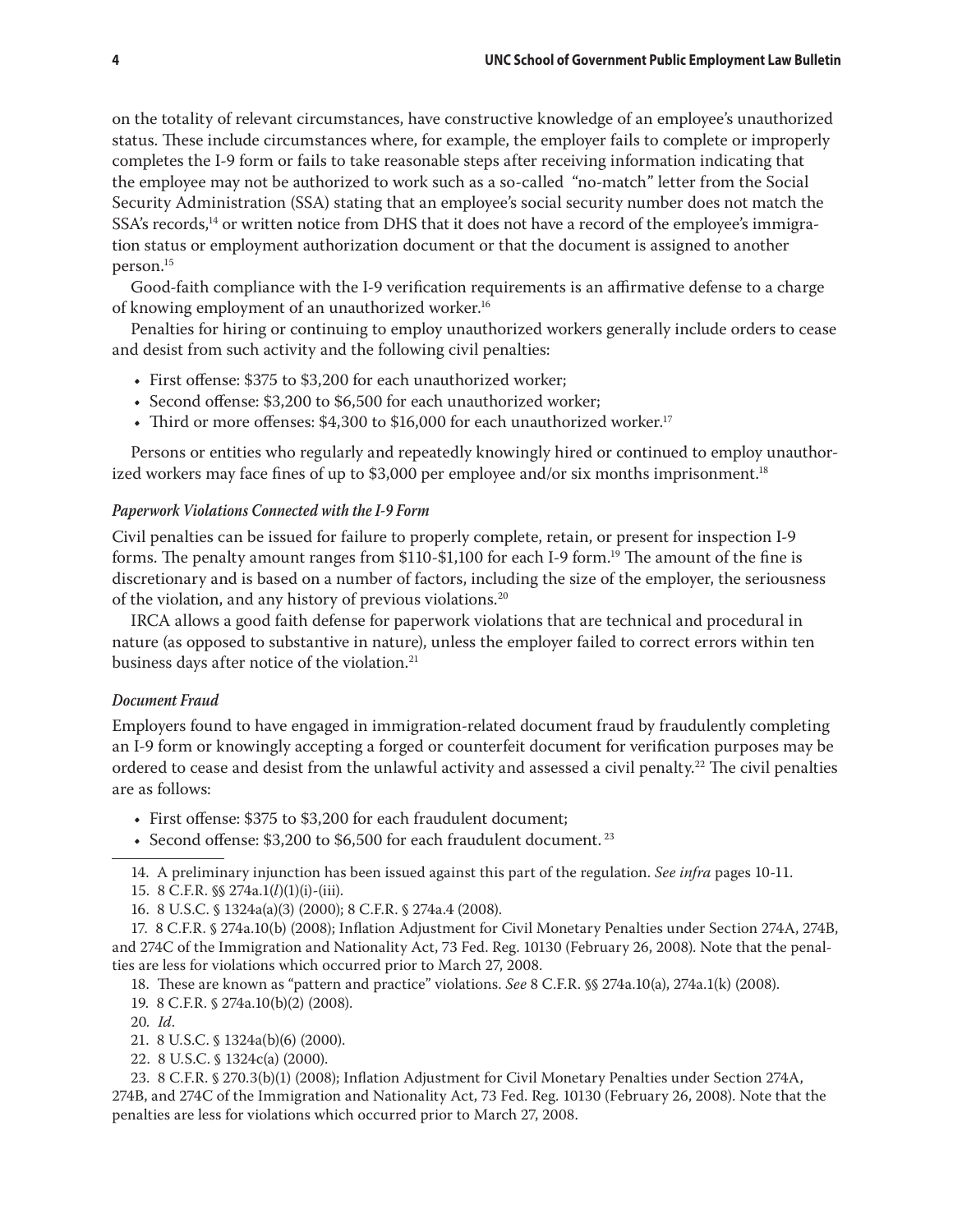A separate federal provision, 18 U.S.C. § 1546(b), criminalizes the use of fraudulent documents or false attestation to satisfy I-9 verification requirements.<sup>24</sup> Persons who violate this provision are subject to a fine and/or imprisonment for up to five years.<sup>25</sup>

#### *Unlawful Discrimination*

The anti-discrimination provisions of IRCA protect individuals from discrimination based on national origin in hiring, recruitment, referral, or discharge.<sup>26</sup> The provisions also protect citizens and certain authorized immigrants from discrimination based on citizenship status.<sup>27</sup> The anti-discrimination provisions do not apply to an employer who employs fewer than four individuals.28 These provisions are independent of the anti-discrimination provision of Title VII of the Civil Rights Act of 1964. IRCA's anti-discrimination provisions are enforced by the Office of Special Counsel for Immigration-Related Unfair Employment Practices (OSC), based within the U.S. Department of Justice.<sup>29</sup>

IRCA also protects against intimidation or retaliation against those who file charges or assert rights under the act.<sup>30</sup> It also covers intentional discrimination due to "document abuse" where the employer, in seeking to comply with I-9 requirements, requests more or different documents than required, or refuses to accept documents which are genuine on their face.<sup>31</sup>

If an employer is found to have engaged in unlawful discrimination (also referred to as "unfair immigration-related employment practice" in the statute and regulations), the employer will be ordered to stop the prohibited practice. The employer may also be ordered to take one or more corrective steps, such as hiring or reinstating individuals directly injured by the discrimination, with or without backpay; retaining records relating to all job applicants for up to three years; posting notices about employee rights and employer obligations; and paying civil penalties.<sup>32</sup>

The civil penalty for the offense of document abuse is between \$110 and \$1,100 for each individual discriminated against.<sup>33</sup> The civil penalties for other offenses are as follows:

- First offense: \$375 to \$3,200 for each individual discriminated against;
- Second offense: \$3,200 to \$6,500 for each individual discriminated against;
- Third or more offenses: \$4,300 to \$16,000 for each individual discriminated against.<sup>34</sup>

#### **Worksite Enforcement**

There is consensus that, although well intentioned, the Immigration Reform and Control Act's work eligibility verification program and employer sanctions have failed to accomplish the goal of reducing the number of unauthorized immigrants in the United States.<sup>35</sup> The number of unauthorized workers

29. *See* U.S.C. § 1324b(c) (2000). Title VII of the Civil Rights Act of 1964 is enforced by the U.S. Equal Employment Opportunity Commission (EEOC). *See* 42 U.S.C. § 2000e *et seq* (2000).

31. 8 U.S.C. § 1324b(a)(6) (2000); 28 C.F.R. § 44.200(a)(3) (2008).

- 32. 8 U.S.C. § 1324b(g)(2) (2000); 28 C.F.R. § 68.52(d) (2008).
- 33. 28 C.F.R. § 68.52(d)(xii) (2008).
- 34. 28 C.F.R. § 68.52(d)(viii) (2008). The penalties are less for offenses which occurred before March 27, 2008.

35. *See e.g., Immigration Enforcement at The Workplace: Learning From The Mistakes Of 1986: Hearing* 

*Before the Subcomm. on Immigration, Border Sec. and Citizenship of the S. Comm. on the Judiciary,* 109<sup>th</sup> Cong. (2006) (statement of Julie L. Myers, Assistant Secretary, U.S. Immigration and Customs Enforcement,

<sup>24.</sup> 18 U.S.C. § 1546(b) (2000).

<sup>25.</sup> *Id.*

<sup>26.</sup> 8 U.S.C. § 1324b(a)(1)(A) (2000); 28 C.F.R. § 44.200(a)(1) (2008).

<sup>27.</sup> 8 U.S.C. §§ 1324b(a)(1)(B), (a)(3) (2000); 28 C.F.R. § 44.200(a)(1) (2008).

<sup>28.</sup> 8 U.S.C. § 1324b(a)(2)(A) (2000).

<sup>30.</sup> 8 U.S.C. § 1324b(a)(5) (2000); 28 C.F.R. § 44.200(a)(2) (2008).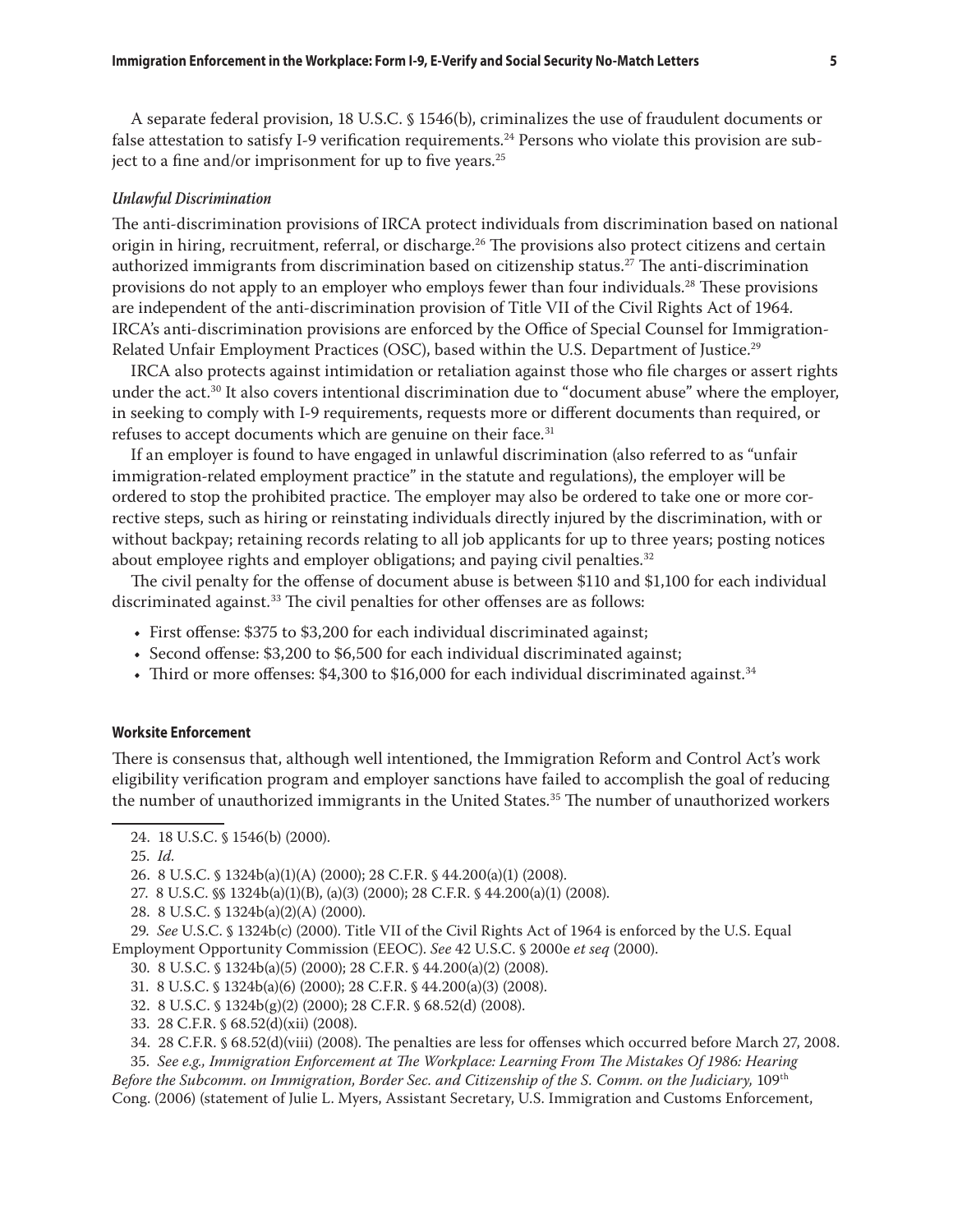employed in recent years in the United States remains substantial.<sup>36</sup> Until recently, critics have contended that IRCA has not curbed unauthorized employment over time largely because of declining enforcement of the employer sanction provisions and the widespread use of fraudulent documents.<sup>37</sup>

#### *Worksite Enforcement under the former INS*

Under the former Immigration and Naturalization Service (INS), the focus of enforcement efforts was on educating employers regarding their obligations under IRCA and seeking their compliance with such obligations. Worksite violations were enforced primarily through the issuance of administrative fines. INS, however, experienced difficulties in proving employer violations and in setting and collecting fine amounts that meaningfully deterred employers from hiring unauthorized workers.<sup>38</sup> Worksite enforcement was often a low priority for INS.<sup>39</sup> For example, employer audits (inspections by INS or, now, ICE, of employer I-9 forms) declined 77 percent since 1990, from nearly 10,000 to fewer than 2,200 in  $2003<sup>40</sup>$  The number of notices of intent to fine (the document that commences a fine proceeding against an employer) issued to employers decreased from 417 in fiscal year 1999 to 3 in fiscal year 2004.41

In addition, there is broad agreement that the widespread availability and use of fraudulent documents have largely undermined the I-9 system.<sup>42</sup> The existing I-9 process does not provide employers who want to comply with the law a reliable way to vet documents, and it has made it easier for unscrupulous employers to knowingly hire unauthorized workers.<sup>43</sup>

Department of Homeland Security), *available at* http://www.ice.gov/doclib/pi/news/testimonies/060619Mye rsSenateJudiciary.pdf; *Immigration Enforcement: Preliminary Observations on Employment Verification and Worksite Enforcement Efforts: Testimony Before the Subcomm. on Immigration, Border Sec. and Claims of the H. Comm. on the Judiciary,* 109th Cong. (2005) (statement of Richard M. Stana, Dir., Homeland Sec. and Justice, Government Accountability Office), *available at* http://www.gao.gov/new.items/d05822t.pdf; Peter Brownell, Migration Information Source, *The Declining Enforcement of Employer Sanctions* (2005), *available at* http:// www.migrationinformation.org/Feature/display.cfm?id=332.

36. *See, e.g.,* Jeffrey Passel, Pew Hispanic Center, *The Size and Characteristics of the Unauthorized Migrant Population in the U.S.* 9 (2006), *available at* http://pewhispanic.org/files/reports/61.pdf (estimating that about 7.2 million unauthorized migrants were part of the workforce in March 2005); Jennifer Van Hook, Frank D. Bean, and Jeffrey Passel, Migration Information Source, *Unauthorized Migrants Living in the United States: A Mid-Decade Portrait* 2 (2005), *available at* http://www.migrationinformation.org/feature/display.cfm?ID=329 (From 1990-2004, there was an average increase in the undocumented population of roughly one-half million persons annually).

37. However, there is a long-standing debate over whether enforcing immigration laws would significantly reduce the number of unauthorized immigrants. Some have argued that because unauthorized immigrants are so firmly embedded in American society, enforcement would not significantly reduce their numbers. *See e.g.,* Steven A. Camarota and Karen Jensenius, Center for Immigration Studies, *Homeward Bound: Recent Immigration Enforcement and the Decline in the Illegal Alien Population* 1 (2008), *available at* http://www.cis .org/trends\_and\_enforcement.

38. *See* Stana, *Immigration Enforcement: Preliminary Observations on Employment Verification and Worksite Enforcement Efforts* at 16 (cited in note 35).

39. *See id.* at 12.

40. *See* Brownell, *The Declining Enforcement of Employer Sanctions* (cited in note 35).

41. *See* Stana, *Immigration Enforcement: Preliminary Observations on Employment Verification and Worksite Enforcement Efforts* at 14 (cited in note 35).

42. *See e.g.,* Stana, *Immigration Enforcement: Preliminary Observations on Employment Verification and Worksite Enforcement Efforts* at 7-8, 16 (cited in note 35); Arizona Contractors Ass'n., Inc. v. Candelaria, 534 F. Supp. 2d 1036, 1043 (D. Ariz. 2008) ("the I-9 system has been thoroughly defeated by document and identity fraud, allowing upwards of eleven million unauthorized workers to gain employment in the United States labor force ….").

43. *See id.*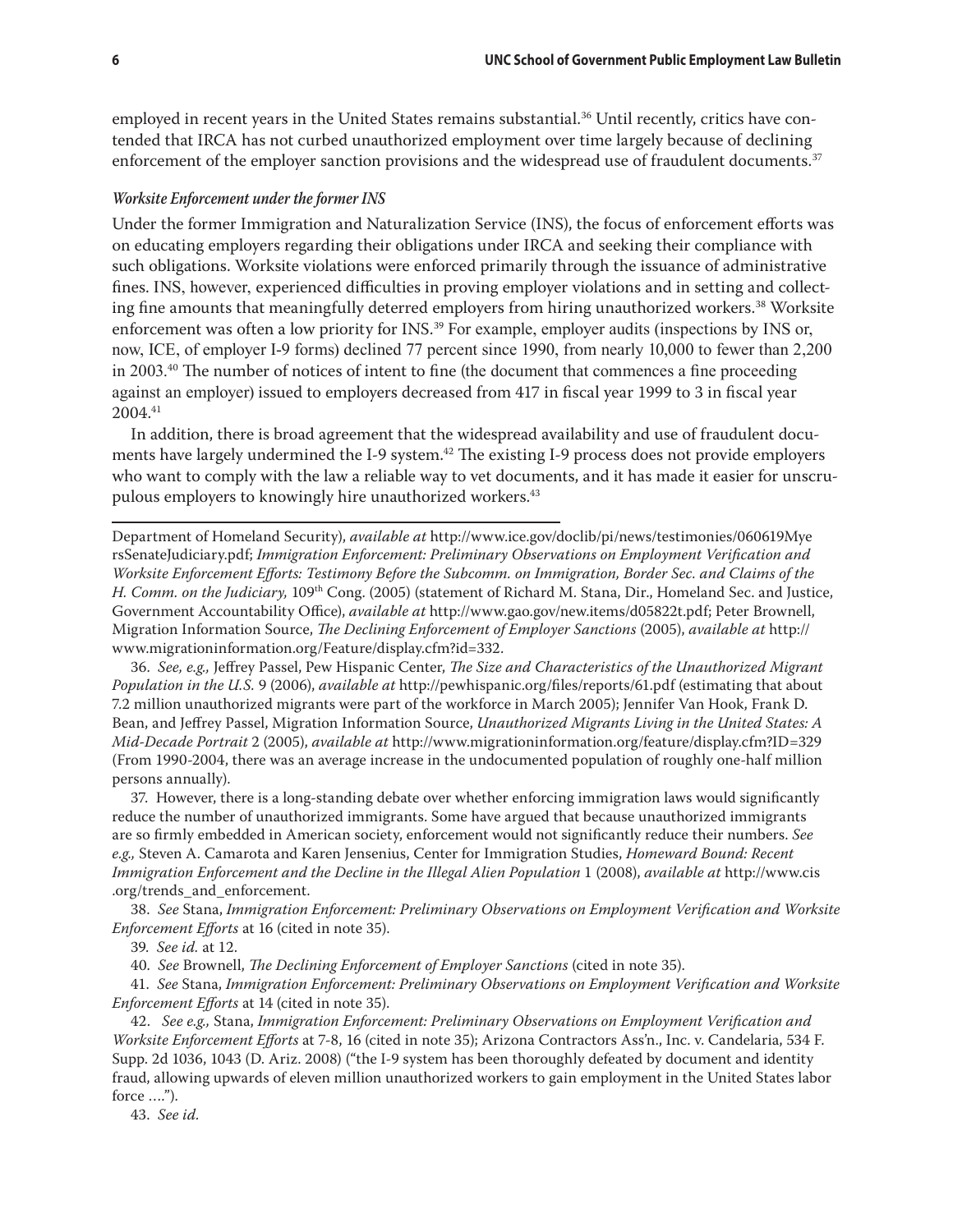#### *Today's Worksite Enforcement under ICE*

Since March 2003, U.S. Immigration and Customs Enforcement (ICE), an agency within DHS, has been primarily responsible for enforcement of the immigration laws, including the employer sanction provisions. ICE has significantly enhanced enforcement efforts and changed the strategy towards enforcement in the workplace. Particularly since 2006, ICE has focused on broader criminal enforcement, which has resulted in a dramatic increase in worksite raids, criminal arrests and prosecutions of both workers and employers, and removals (deportations) of workers.44 To date, ICE's efforts have generally focused on private-sector employers, not public employers.

In conducting raids, ICE has arrested thousands of workers and charged hundreds with identity theft or the use of fraudulent documents. Recent enforcement actions have also resulted in the indictments of some company executives, owners, and managers on felony charges for harboring unauthorized immigrants, money laundering, and/or knowingly hiring unauthorized workers.<sup>45</sup> In fiscal year 2008, ICE made 1,100 criminal arrests tied to worksite investigations (of both workers and employers, the majority being workers), up from 25 in 2002.46 Also, ICE took more than 5,100 unauthorized immigrants into custody on administrative immigration violations (for removal purposes) during worksite investigations, up from 485 in 2002.<sup>47</sup>

## **E-Verify Program**

The federal government is also increasing enforcement efforts in the workplace through the expansion and promotion of the E-Verify program. E-Verify is structured as a voluntary web-based program operated by the Department of Homeland Security in partnership with the Social Security Administration. It allows participating employers to electronically verify the employment eligibility of new employees. The E-Verify program is scheduled to expire on September 30, 2009.<sup>48</sup>

<sup>44.</sup> *See* Myers, *Immigration Enforcement At The Workplace: Learning From The Mistakes Of 1986* (cited in note 35).

<sup>45.</sup> *See id.* at 4-7.

<sup>46.</sup> U.S. ICE News Release, October 23, 2008, http://www.ice.gov/pi/nr/0810/081023washington .htm?searchstring=worksite%20AND%20enforcement.

<sup>47.</sup> *Id.* ICE's enforcement actions have not come without criticism. Civil rights groups and unions have complained about the treatment of workers, both U.S. citizens and immigrants, in the midst of the worksite and home raids. For example, the American Civil Liberties Union (ACLU) has challenged the legality and constitutionality of many of these raids including worksite raids conducted in New Bedford, Massachusetts, and Van Nuys, California. *See* ACLU Press Release, *ICE Immigration Raids Are Reckless and Unconstitutional*, May 20, 2008, http://www.aclu.org/immigrants/gen/35397prs20080520.html. In addition, several lawsuits have been filed against ICE related to the raids, alleging constitution violations of the rights of workers. *See e.g.,* UFCW v. Chertoff, No. 07-00188 (N.D. Tex. filed Sept. 12, 2007). In addition, Congressional hearings have been held on the immigration raids and their impact in communities. *See ICE Workplace Raids: Their Impact on U.S. Children, Families, and Communities: Hearing Before the Subcomm. on Workforce Protection of the H. Comm. on Education and Labor*, 110th Cong. (2008); *Immigration Raids: Postville and Beyond: Hearing Before the Subcomm. on Immigration, Citizenship, Refugees, Border Security, and International Law of the H. Comm.*  on the Judiciary, 110<sup>th</sup> Cong. (2008).

<sup>48.</sup> *See* Pub. L. No. 111-008 (March 11, 2009).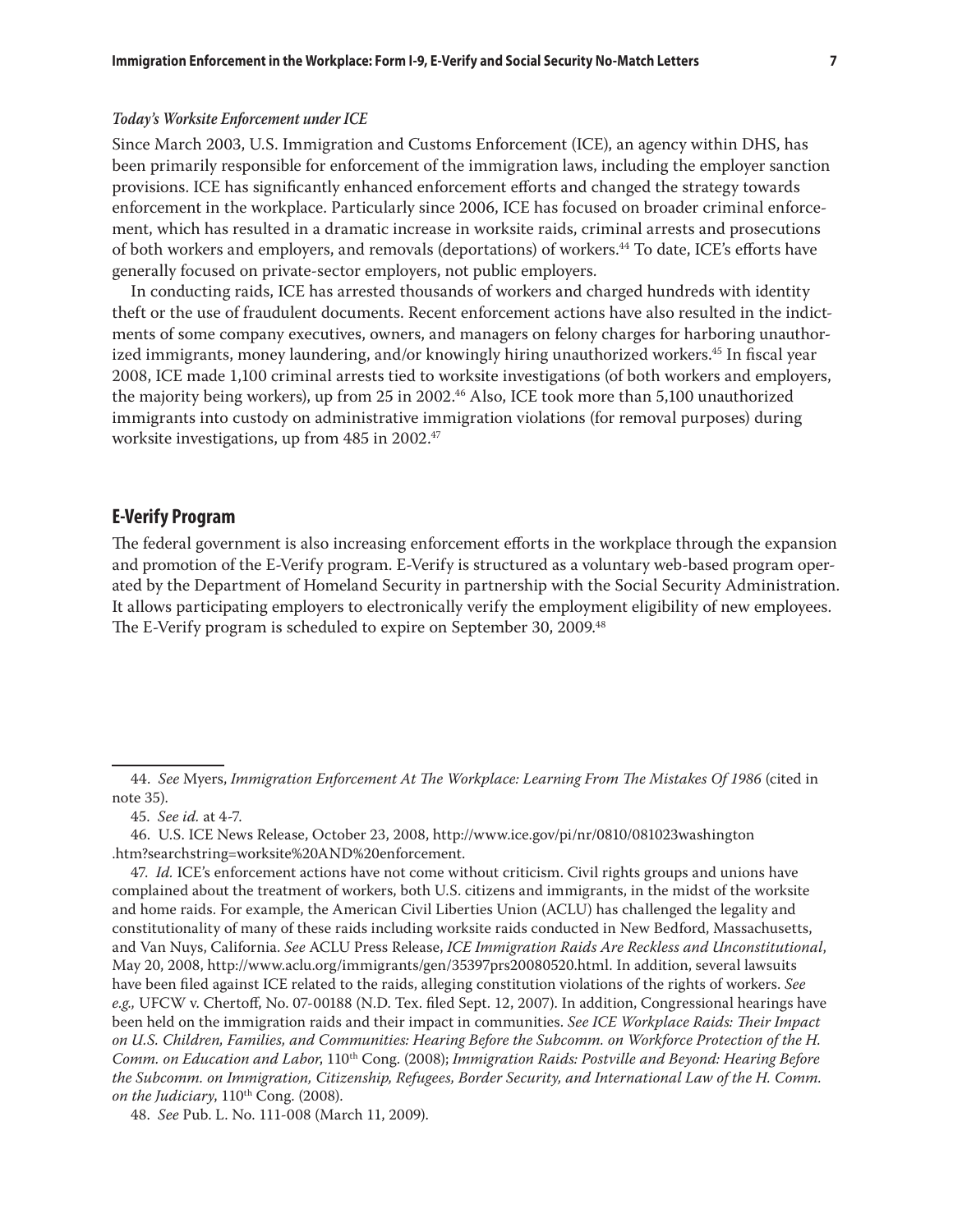#### **Who is Required to Use E-Verify?**

The Department of Homeland Security encourages the use of E-Verify, but cannot require employers to use it.49 Nevertheless, some state legislatures, including the North Carolina General Assembly have mandated its use by certain employers. The North Carolina General Statutes, for example, require all state agencies, departments, institutions, and universities to use E-verify to check the work authorization for employees hired on or after January 1, 2007, and local education agencies must use it for employees hired on or after March 1, 2007.<sup>50</sup> North Carolina local governments are not required to use E-Verify, although they may voluntarily elect to do so.

#### **Public Employers as Federal Contractors**

Effective May 21, 2009, new rules take effect that require entities who contract with the federal government to use E-Verify.51 State and local governments and institutions of higher education that directly enter into prime contracts above \$100,000 and to subcontracts over \$3,000 for services or for construction with the federal government must use E-Verify to check the employment eligibility for all employees assigned to the contract.<sup>52</sup> Note that the new rule does not apply to prime contracts lasting less than 120 days. *The new rule does not apply to the recipients of federal grants.*53

On December 23, 2008, the U.S. Chamber of Commerce and other business and human resources groups filed a lawsuit challenging the legality of the new regulation requiring federal government contractors to participate in the E-Verify program.54

While the accuracy of the program has improved substantially, evaluators of the program determined that the rate of error remains too high for the program to become mandatory for all employers.<sup>55</sup> Critics of E-Verify have also expressed concerns about privacy and due process, as well as the system's

52. The new regulation does not apply to local government contracts with companies who also contract with the federal government.

53. Although grants are essentially a type of contract, the commentary to the new rule clarifies that the new E-Verify requirements do not apply to grants and cooperative agreements, as these are not governed by Federal Acquisition Regulation (FAR). The requirements to use E-Verify only occur when a contract includes the FAR clause. A specific federal grant program, however, may choose to make the use of E-Verify a requirement for that specific grant.

54. Chamber of Commerce, et al. v. Chertoff, et al., No. 8:08-cv-03444-AW (D. Md. Dec. 23, 2008).

55. In a September 2007 evaluation of the E-Verify program commissioned by the Department of Homeland Security, the evaluators concluded that "the database used for verification is still not sufficiently up to date to meet the [federal law] requirement for accurate verification, especially for naturalized citizens." The Social Security Administration estimated that 4.1 percent, or 17.8 million records, contained discrepancies related to name, date of birth, or citizenship status, of which 12.7 million discrepancies related to U.S. citizens. *See* Findings of the Web Basic Pilot Evaluation, September 2007, at http://www.uscis.gov/files/article/ WebBasicPilotRprtSept2007.pdf.

<sup>49.</sup> Pub. L. No. 104-208, § 402(a), 110 Stat. at 3009-656 (1996) ("the Attorney General may not require any person or other entity to participate in [E-Verify].").

<sup>50.</sup> N.C. GEN. STAT. § 126-7.1 (2006).

<sup>51.</sup> Federal Acquisition Regulation; FAR Case 2007–013, Employment Eligibility Verification, 73 Fed. Reg. 67651 (November 14, 2008); 74 Fed. Reg. 5621 (January 30, 2009) (delaying implementation of rule). This new rule amends the Federal Acquisition Regulations (FAR) and implements Executive Order 13465 signed by President Bush on June 6, 2008. Under the new rule, federal contracts awarded and solicitations issued after May 21, 2009 will include a clause committing government contractors to use E-Verify. Entities awarded a contract with the federal government will be required to enroll in E-Verify within 30 days of the contract award date.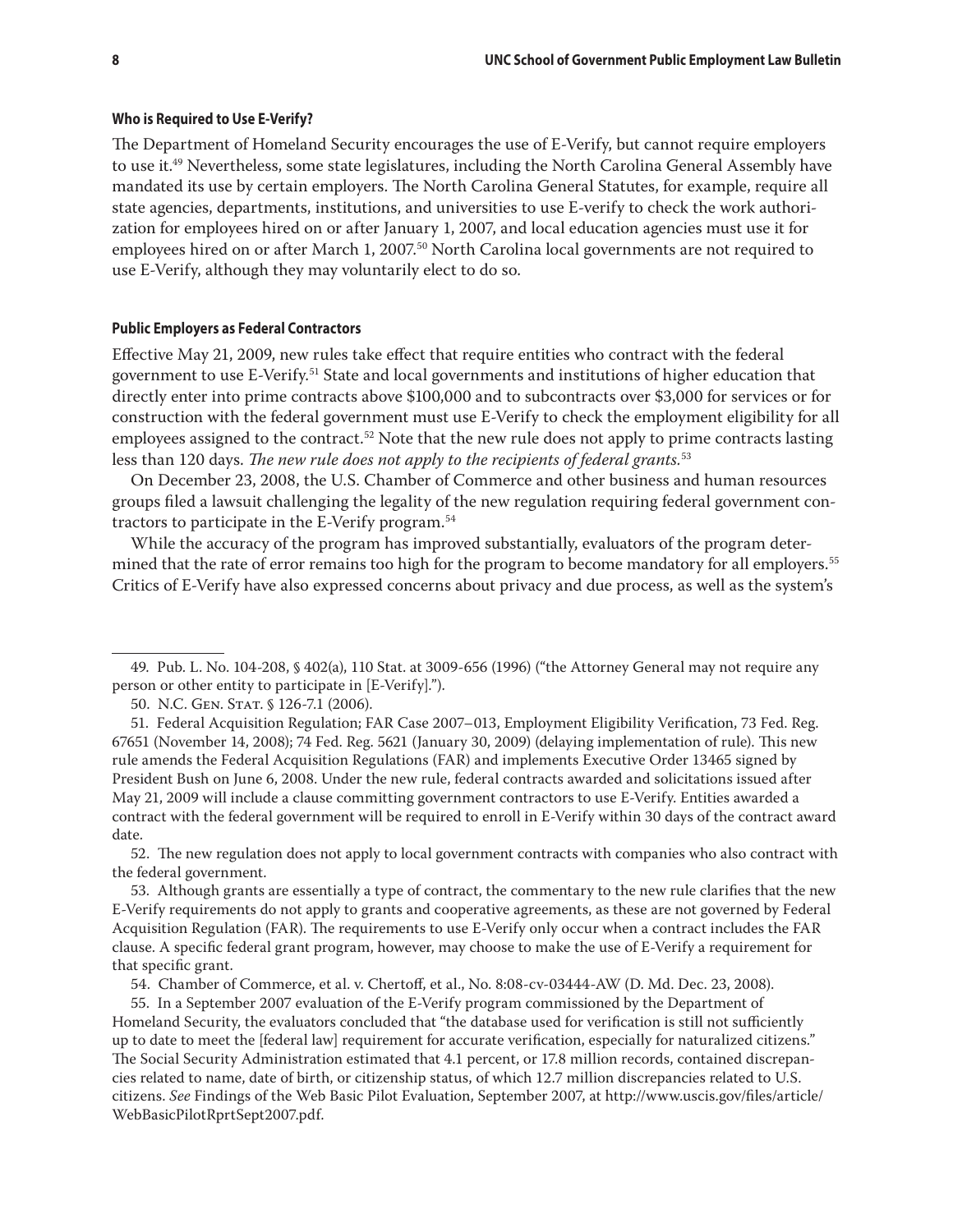accuracy, cost, and ability to handle the increased volume of activity.<sup>56</sup> Some of these groups propose scrapping the system entirely until a new, more workable system can be developed.

## **What Steps Should Participating Employers Take when Using E-Verify?**

In order to participate in the E-Verify program, a public employer must enter into a written agreement — called a memorandum of understanding (MOU) — with the Department of Homeland Security (DHS) and Social Security Administration (SSA).<sup>57</sup> This is true whether the employer is voluntarily electing to use E-Verify or is required to use the program because the General Statutes require it to do so. Under the MOU, employers must take the following steps with respect to each employee:

- The employer first completes an I-9 form.
- The employer then enters the worker's information from the I-9 form into E-Verify, which is checked against information contained in federal databases.
- If the data and the information being compared do not match, an employer will receive a tentative nonconfirmation notice. In that case, the employer must promptly provide the employee with the information about how to challenge the information mismatch. The employee then has eight workdays to contact the appropriate federal agency (either SSA or DHS) to resolve the discrepancy.
- • Under the MOU, if the worker contacts SSA or DHS to resolve the tentative nonconfirmation, the employer is prohibited from terminating or otherwise taking adverse action against the worker while awaiting a final resolution from the government agency — even if it takes more than 10 business days for the matter to be resolved.
- • If the employee does not contest the charge within that time frame, the employer is required to discharge the employee.

#### **No-Match Letters**

Another recent development related to the employer sanction provisions and worksite enforcement is DHS's change in policy regarding so-called "no-match letters." A no-match letter is issued by the Social Security Administration (SSA) when a name or social security number reported on a W-2 does not match the SSA's records. The SSA processes the information on forms W-2 as an agent of the Internal Revenue Service and uses earnings information to determine eligibility for and the amount of Social Security benefits to which that worker may be entitled. That is the only purpose for which the

57. For a copy of the MOU, *see* www.uscis.gov/files/nativedocuments/MOU.pdf.

<sup>56.</sup> *See e.g., Employment Eligibility Verification Systems: Hearing Before the Subcomm. on Social Sec. of the H. Comm on Ways & Means,* 110th Cong. (2007) (Testimony and Statement of Marc Rotenberg, Executive Director, Electronic Privacy Information Center), *available at* http://www.epic.org/privacy/ssn/eevs\_test\_060707.pdf (EPIC Executive Director Marc Rotenberg testified that requiring the use of E-Verify at the national level would "greatly diminish employee privacy and make personal information vulnerable to theft and misuse."); ACLU Press Release, *Problematic E-Verify Program Expanded to Include All Federal Contractors,* November 14, 2008, http://www.aclu.org/immigrants/workplace/37764prs20081114.html ("E-Verify has been problematic since its inception – hobbled by bureaucratic errors in individuals' Social Security files and runaway costs – preventing innocent Americans from working…"); U.S. Chamber of Commerce, *Federal Acquisition Regulation ("FAR") Case 2007-013, Employment Eligibility Verification Comments from the U.S. Chamber of Commerce on Proposed Rule to Require Federal Contractors to Participate in the Basic Pilot/E-Verify Program,* August 11, 2008, *available at* http://www.uschamber.com/assets/labor/080811\_fed\_Ks.pdf (the U.S. Chamber submitted a 29-page comment condemning the rule requiring federal contractors to participate in E-Verify, in part because of the large costs to contractors).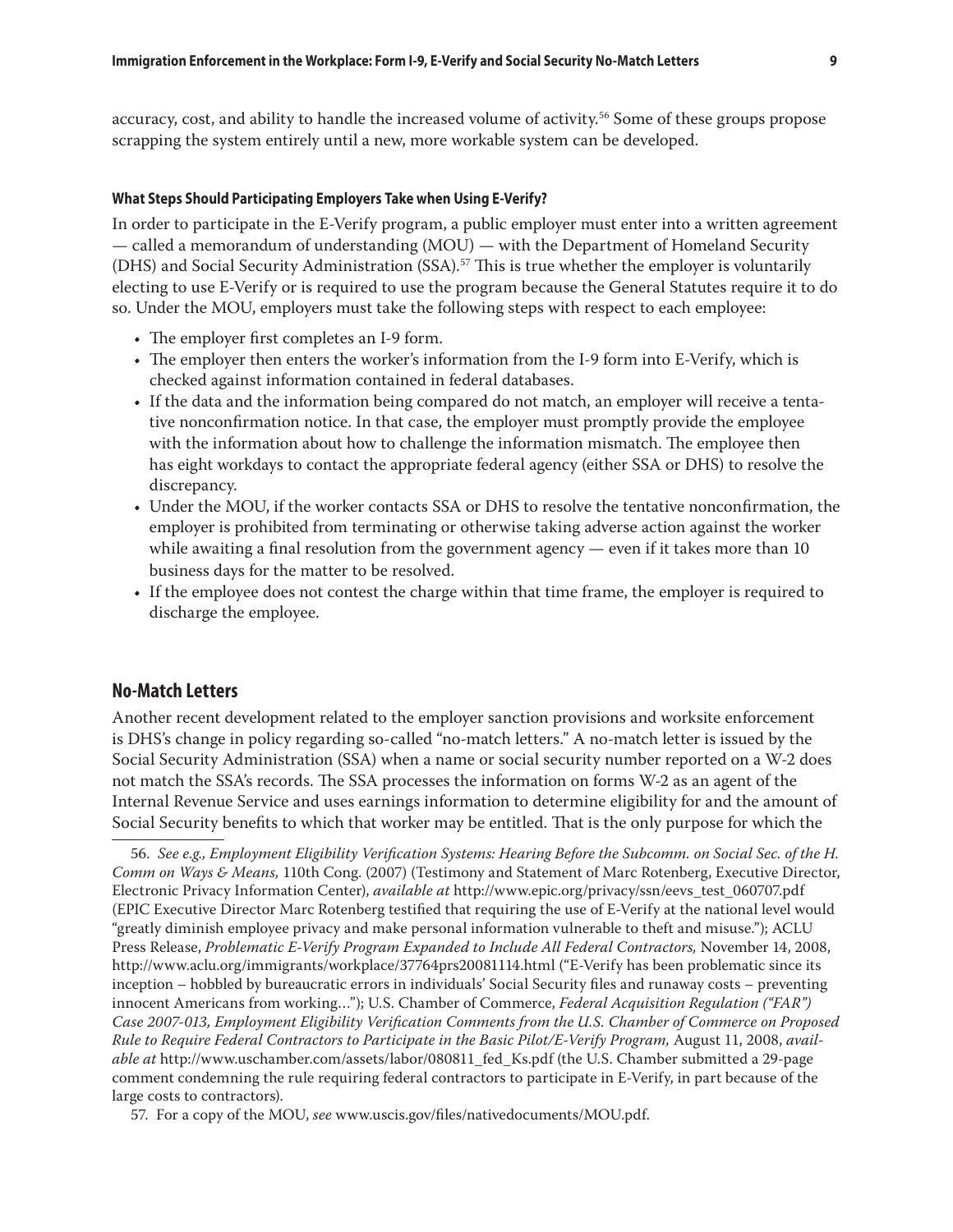SSA may use W-2 information. When there is a "no-match," the SSA sends a letter to the employee and the employer asking for corrected information. The SSA has sent no-match letters to employees since 1979 and to employers since 1994. The purpose of the letters has always been to identify the person to whom reported earnings belong so that the individual may be credited with earnings for social security benefits purposes.

Prior to 2007, the SSA advised in its no-match letters that the mismatch might be due to a typographical error, failure of the employee to report a name change, or submission of a blank or incomplete Form W-2.58 Prior to 2007, DHS and its predecessor INS maintained that a no-match letter did not, standing alone, provide notice to an employer that an employee is working without authorization.59

On August 15, 2007, the DHS changed its policy and published a final rule providing that a nomatch letter may be used as evidence that the employer had constructive knowledge of an employee's unauthorized status if the employer fails to take certain actions set forth in the rule.<sup>60</sup> The rule offers a safe harbor to those employers who follow its steps in good faith—that is, DHS will not use an employer's receipt of a no-match letter as evidence to find that the employer violated federal immigration law by knowingly employing unauthorized workers.

#### **Legal Status of the No-Match Rule**

The no-match rule is not yet in effect. On October 10, 2007, a federal district court in California issued a preliminary injunction blocking enforcement of the no-match rule because of questions around the legality of the rule.<sup>61</sup> The court was in part concerned about the wrongful termination of lawful workers as a result of this new rule because the letters are based on SSA records that include numerous errors $62$ 

61. *AFL-CIO*, 552 F. Supp. 2d 999.

<sup>58.</sup> *See* AFL-CIO v. Chertoff, 552 F. Supp. 2d 999, 1002 (N.D. Cal. 2007) (SSA's model 2006 no-match letter for Tax Year 2005 "reassured employers that there are three common reasons why reported information might mismatch SSA's own records, all unrelated to immigration fraud: (1) typographical errors made in spelling an employee's name or listing the SSN; (2) failure of the employee to report a name change; and (3) submission of a blank or incomplete Form W-2").

<sup>59.</sup> *See e.g., id.* at 1009 ("[T]he receipt of [a] SSA [no-match] letter by an employer, without more, would not be sufficient to establish constructive knowledge on the part of the employer regarding the employment eligibility of the named employee."); Letter, Virtue, General Counsel INS HQCOU 90/10.15-C (Apr. 12, 1999). However, the agency held the view that subsequent action (or inaction) by the employer after receiving the letter, as well as the letter itself, would be considered in determining whether under the "totality of the circumstances" the employer had constructive knowledge that the employee was not working without authorization. *See id.*

<sup>60.</sup> Safe-Harbor Procedures for Employers Who Receive a No-Match Letter, 72 Fed. Reg. 45611 (Aug. 15, 2007) (codified at 8 C.F.R. § 274a). DHS has confirmed that under the new rule, receipt of a no-match letter by itself can be sufficient to impart knowledge that the identified employee is unauthorized. *See AFL-CIO*, 552 F. Supp. 2d at 1009-10.

<sup>62.</sup> *Id*. at 1005-07 ("[T]he government's proposal to disseminate no-match letters affecting more than eight million workers will, under the mandated time line, result in the termination of employment to lawfully employed workers. This is so because, as the government recognizes, the no-match letters are based on SSA records that include numerous errors …. [T]here is a strong likelihood that employers may simply fire employees who are unable to resolve the discrepancy within 90 days, even if the employees are actually authorized to work.").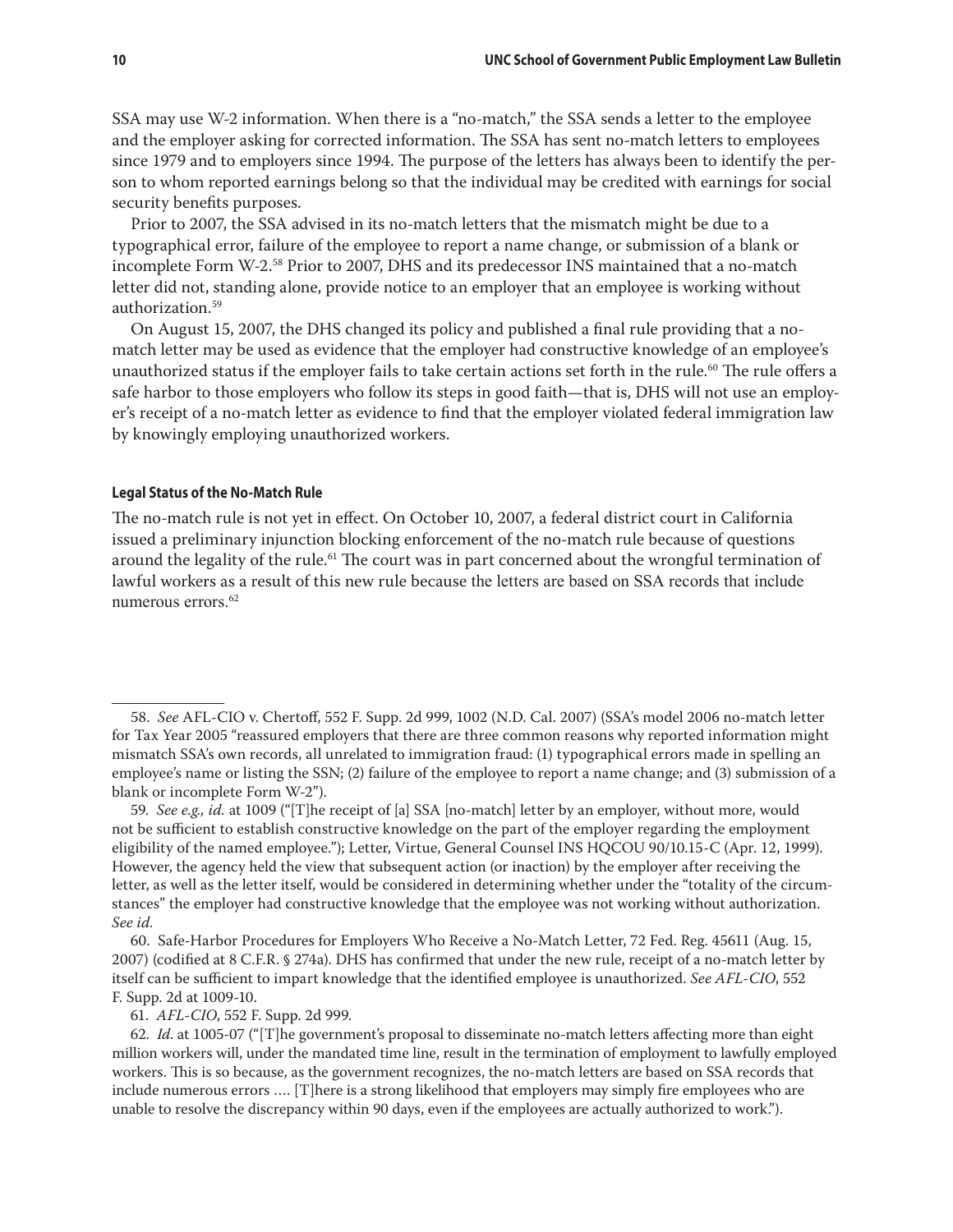In response to the injunction, DHS issued a Supplemental Final Rule on October 28, 2008.<sup>63</sup> The supplemental rule did not substantively change the August 2007 no-match rule, but includes additional information that attempts to addresses the specific concerns the federal court raised when it issued the preliminary injunction. On December 5, 2008, the federal court rejected DHS' request to expedite consideration of the case, observing that the Obama administration may want to take another look at the issue.64 As of the date of this Bulletin, the supplemental final rule is still subject to the preliminary injunction issued by the federal district court. The SSA has stated that it will not issue any further no-match letters until the litigation is resolved.

#### **What Steps Should Employers Take under the No-Match Rule if It Becomes Effective?**

DHS has set forth specific steps in its rule, and offers employers who follow those steps a safe harbor from ICE's use of SSA no-match letters in any future enforcement action to show that an employer has knowingly employed unauthorized workers in violation of the federal law. If the rule becomes effective, employers should take the following steps upon receipt of a no-match letter:<sup>65</sup>

- Employers must check their records within 30 days to determine whether any discrepancy results from a typographical, transcription, or similar clerical error.
- If the discrepancy is not due to an error in the employer's records, then the employer must request that the affected employee confirm the accuracy of employment records, and advise the employee to resolve the discrepancy with the SSA within 90 days of the employer's receipt of the letter.
- If these steps lead to a resolution of the problem, the employer should correct the information with SSA, and retain a record of the verification from SSA.
- If the discrepancy cannot be resolved in 90 days, the employer must complete a new I-9 form within three days for the employee without using the questionable Social Security number and instead using other acceptable documentation that includes a photograph.
- • If the employer is unable to confirm employment through these procedures, DHS advises the employer to terminate the employee or risk liability for knowingly continuing to employ an unauthorized worker.

## **Conclusion**

With the swearing-in of a new administration in January 2009, the status of the nation's current immigration laws and enforcement priorities may change. Under President George W. Bush, DHS prioritized the enforcement of the immigration laws, including in the workplace. It expanded worksite enforcement efforts through worksite raids, criminal prosecution of unauthorized employees and noncompliant employers, removal of unauthorized workers in larger numbers, an expansion of the use of E-verify, and a change in policy regarding no-match letters which may be evidence of knowing employment of unauthorized workers.

President Obama is a proponent of comprehensive immigration reform, and has called for measures to both secure U.S. borders and legalize the status of unauthorized immigrants. Specifically, he supports

<sup>63.</sup> Safe Harbor Procedures for Employers Who Receive a No-Match Letter: Clarification; Final Regulatory Flexibility Analysis, 73 Fed. Reg. 63843(October 28, 2008).

<sup>64.</sup> *See* Bob Egelko, *Obama Inheriting Fight Over Immigration Tactic,* S.F. Chronicle, December 6, 2008, at A3.

<sup>65.</sup> *See* 8 C.F.R. § 274a.1(*l*)(2)(i) (2008).